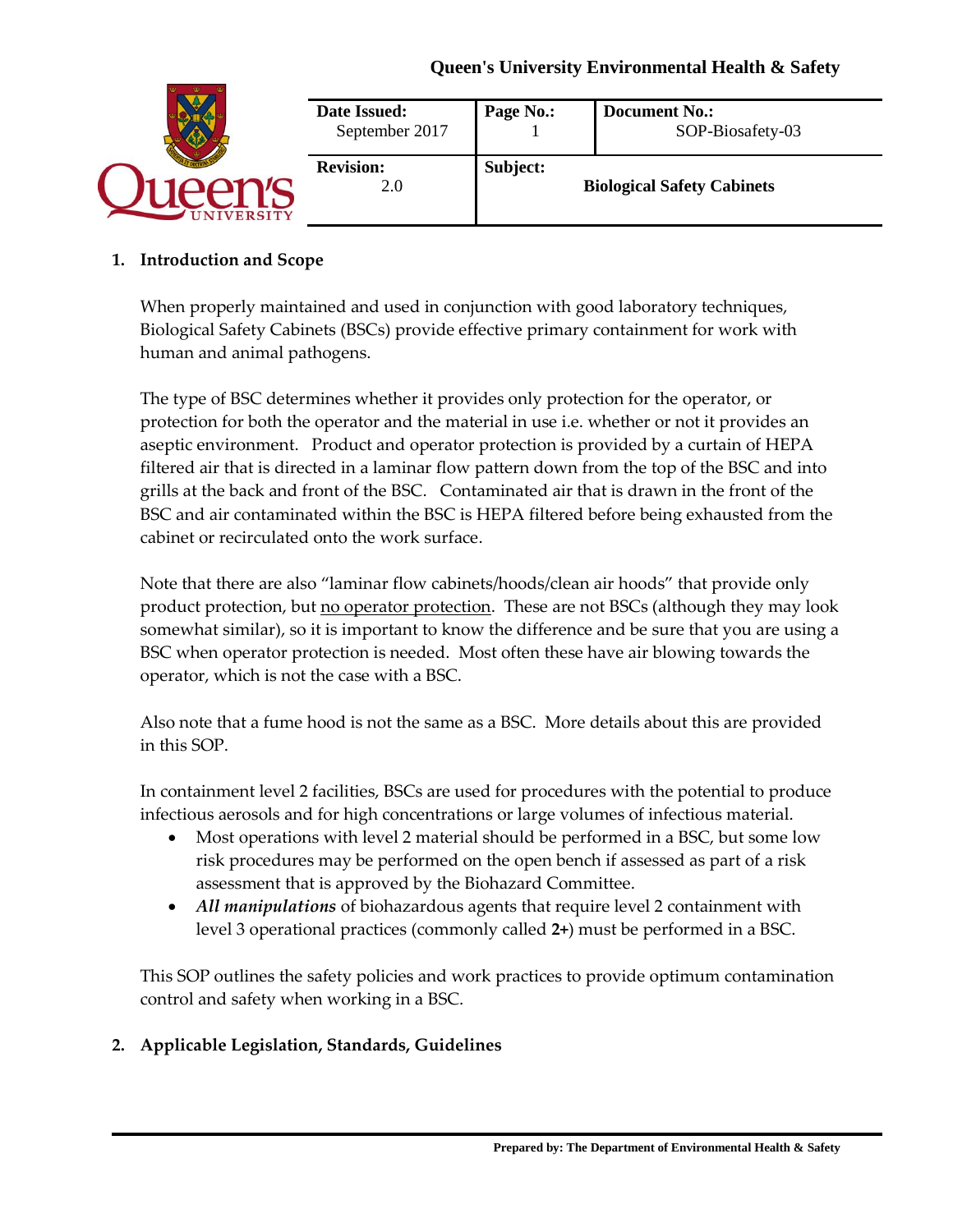|                  | Date Issued:<br>September 2017 | Page No.: | <b>Document No.:</b><br>SOP-Biosafety-03 |
|------------------|--------------------------------|-----------|------------------------------------------|
| <b>NIVERSITY</b> | <b>Revision:</b><br>2.0        | Subject:  | <b>Biological Safety Cabinets</b>        |

Canadian Biosafety Standards,  $2<sup>nd</sup>$  Edition, 2015 (CBS; Public Health Agency of Canada (PHAC) and Canadian Food Inspection Agency (CFIA))

Canadian Biosafety Handbook, 1st Edition, 2016 (CBH; PHAC and CFIA)

National Sanitation Foundation (NSF) Standard No. 49-2010 for the design, manufacture and testing of BSCs (NSF-49)

## **3. Definitions**

#### **Clean Air Benches**

**Clean air benches do NOT protect the worker and are NOT BSCs.** Clean air benches have HEPA filtered laminar airflow *towards the worker.* They provide a flow of clean air over the product and protect it from contaminants in the environment. A clean air bench provides product protection only. The worker is directly exposed to aerosols and particulates from the work. Clean air benches are not to be used for work with biohazard risk group 2 material, hazardous volatile chemicals (or particulates), or radioisotopes.

#### **HEPA filter**

HEPA filters can remove at least  $99.97\%$  of airborne particles 0.3  $\mu$ m in diameter. Particles of this size are the most difficult to filter and are thus considered the *most penetrating particle size* (MPPS). *Particles that are larger or smaller* than 0.3 µm are filtered with even higher efficiency. However, **HEPA filters do not prevent gases from passing through.** HEPA filters are composed of a mat of randomly arranged fibres. Particles are trapped (stick to a fibre) by one of the following three mechanisms:

- 1) *Interception,* where particles following a line of flow in the air stream come within one radius of a fibre and adhere to it.
- 2) *Impaction,* where larger particles are unable to avoid fibres by following the curving contours of the air stream and are forced to embed in one of them directly; this effect increases with diminishing fibre separation and higher air flow velocity.
- 3) *Diffusion,* an enhancing mechanism is a result of the collision with gas molecules by the smallest particles, especially those below 0.1 µm in diameter, which are thereby impeded and delayed in their path through the filter; this behaviour raises the probability that a particle will be stopped by either of the two mechanisms above; it becomes dominant at lower air flow velocities.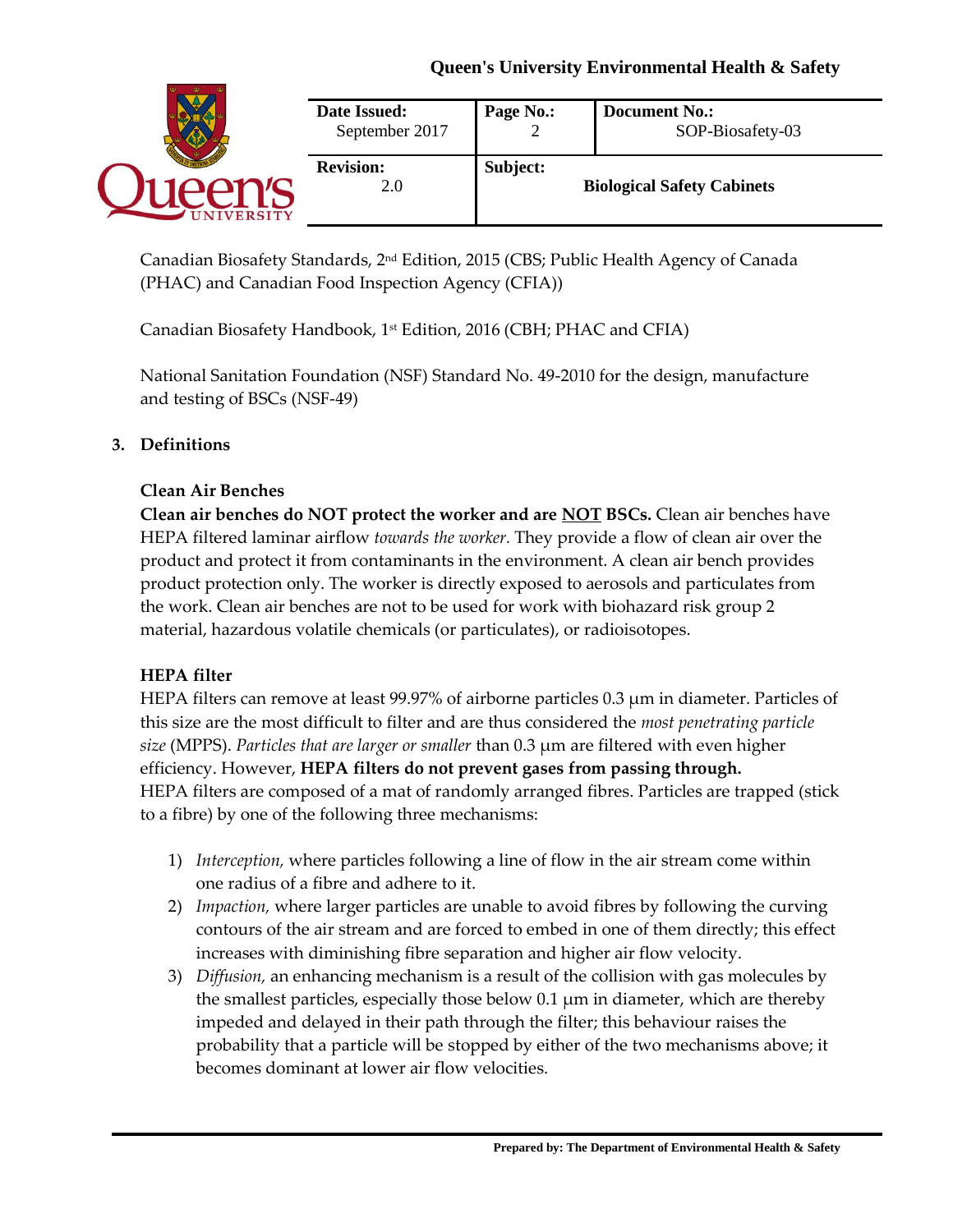|                 | Date Issued:<br>September 2017 | Page No.: | <b>Document No.:</b><br>SOP-Biosafety-03 |
|-----------------|--------------------------------|-----------|------------------------------------------|
| <b>IVERSITY</b> | <b>Revision:</b><br>2.0        | Subject:  | <b>Biological Safety Cabinets</b>        |

Diffusion predominates below the 0.1  $\mu$ m diameter particle size. Impaction and interception predominate above 0.4 µm*.* In between, near the 0.3 µm MPPS, diffusion and interception predominate.

## **Biological Safety Cabinet**

The unique directional airflow in a BSC consists of:

(1) HEPA-filtered air that passes over the work surface to provide a clean working environment;

(2) an "air curtain" at the main opening that prevents the mixing of potentially contaminated air from the laboratory with the HEPA-filtered air in the BSC;

(3) continuous negative pressure in the BSC that is created by a continual draw of air into the BSC. This prevents the air inside from escaping into the laboratory;

(4) the air that is exhausted out of the cabinet into the laboratory is HEPA-filtered to **prevent release of particulate contaminants.**

#### **NSF certified biosafety cabinetry should be used for level 2 containment.**

- NSF/ANSI Standard 49, includes basic requirements for design, construction and performance to provide personnel, product and environmental protection; reliable operation; durability; cleanability; noise level and illumination control; vibration control; and electrical safety. In addition, the standard includes detailed test procedures and informational annexes, including recommendations for installation, field certification tests and decontamination procedures.
- Where a custom enclosure or the design of a BSC or similar enclosure (e.g. Biobubble) does not permit certification in accordance with NSF/ANSI 49, it is to be verified to meet the manufacturer's specifications, with minimum parameter values specified in Matrix 5.1 of the CBS

## **There are three classes of BSC and selection of the proper class requires careful evaluation of the activities to be carried out:**

**Class I** - have un-recirculated airflow away from the operator that is discharged to the atmosphere after filtration through a HEPA filter. They provide good operator protection but no product protection.

**Class II types A1, A2, Bl, and B2** - are designed for personnel, product and environmental protection. The main difference between the types are the ratio of air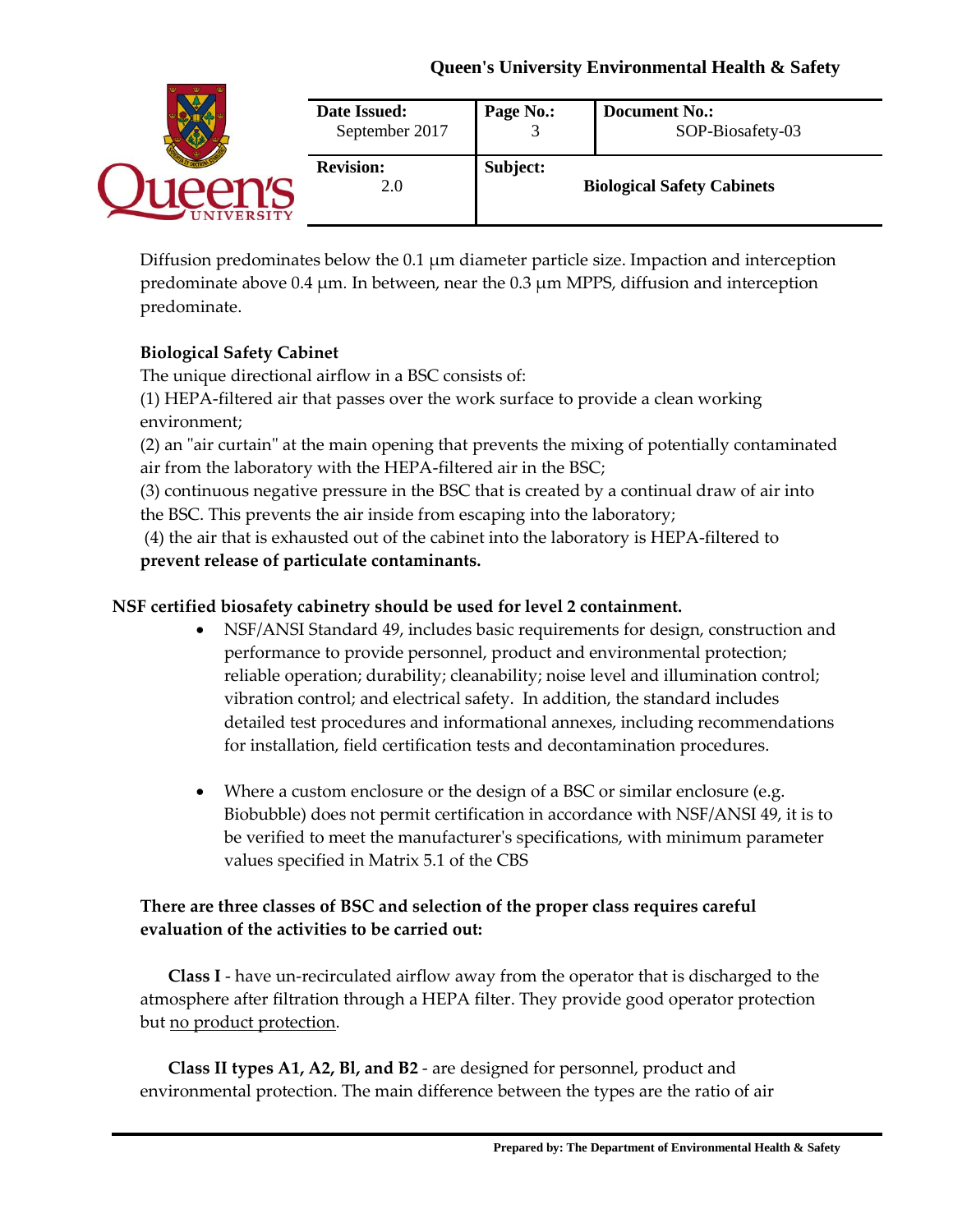|                  | <b>Date Issued:</b><br>September 2017 | Page No.: | <b>Document No.:</b><br>SOP-Biosafety-03 |
|------------------|---------------------------------------|-----------|------------------------------------------|
| <b>NIVERSITY</b> | <b>Revision:</b><br>2.0               | Subject:  | <b>Biological Safety Cabinets</b>        |

exhausted from the BSC to that which is recirculated within the BSC, and the type of exhaust system present. Type A cabinets usually exhaust filtered cabinet air into the room, but are sometimes ducted out of the building by means of a "thimble connection".

- Type Al cabinets are never hard-ducted (i.e. never exhausted by a hard duct to the outside of the building) and are not suitable for work with volatile toxic chemicals or volatile radionuclides because 70% of the air is recirculated which could cause a dangerous buildup of the toxic materials inside the BSC, or inside the containment zone.
- Type A2 cabinets, appear similar to type A1 cabinets; however, they have a greater inflow velocity and always have negatively pressured contaminated plenums or positively pressured contaminated ducts/plenums surrounded by negatively pressured ducts/plenums. This design feature ensures that the potential leaks in the positively pressured ducts or plenums are drawn inward rather than out into the containment zone. This type of BSC is suitable for work with minute amounts of volatile toxic chemicals and radionuclides, if ducted out of the building with a thimble connection.
- Type B cabinets are hard-ducted through a dedicated duct exhausted to the atmosphere after passage through a HEPA filter.
	- o Type Bl is suitable for work with low levels of volatile toxic chemicals and trace amounts of radionuclides, as long as the work is performed towards the back of the cabinet where air is discharged directly to the outside atmosphere.
	- o Type B2 is suitable for work with volatile toxic chemicals and radionuclides because they are hard-ducted and the airflow within them is designed so that air is never recirculated within the BSC or within the containment zone.
	- o Reversal of airflow from the face of a BSC, also known as a **puff-back**, can occur in Class II type B2 BSCs, for example upon failure of the HVAC system, power, or the exhaust fan serving the BSC. Every effort is to be made to address puff-backs mechanically (CBS Matrix 3.7). Consideration should also be given to the amount of air required to operate this type of cabinet as it may lead to additional adjustments to balance the airflow in the containment zone.
- Type C1 is a new type of BSC that can be used in a recirculating Type A-mode for standard microbiological work, or can be connected to an exhaust system to function in Type-B mode for handling hazardous chemical vapors or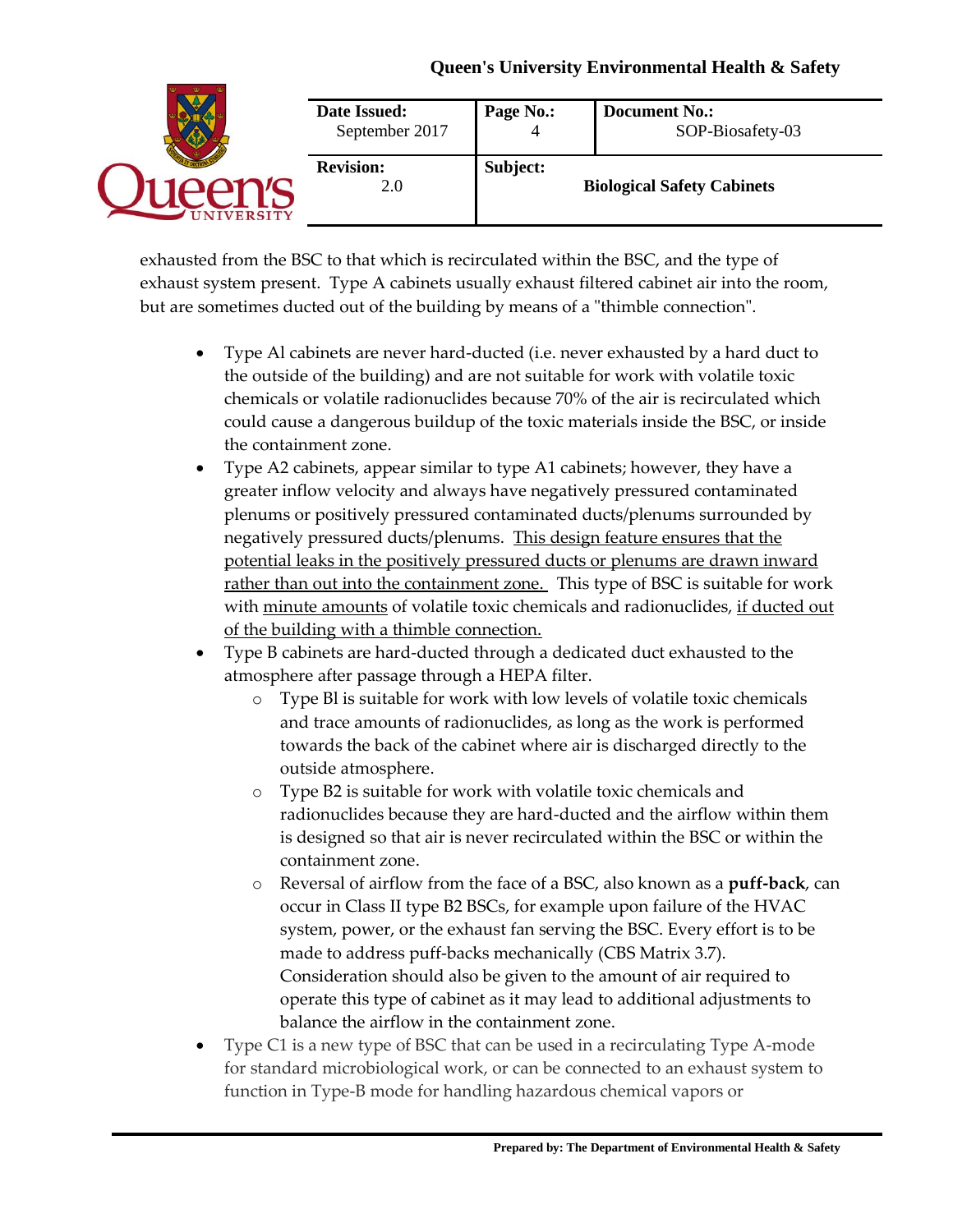|                  | Date Issued:<br>September 2017 | Page No.: | <b>Document No.:</b><br>SOP-Biosafety-03 |
|------------------|--------------------------------|-----------|------------------------------------------|
| <b>NIVERSITY</b> | <b>Revision:</b><br>2.0        | Subject:  | <b>Biological Safety Cabinets</b>        |

radionuclides. There are several advantages to this design over a traditional Type B BSC, so they should be considered if direct exhaust is required.

 A table and figures detailing the features of the most common BSCs at Queen's are provided in the Appendix.

**Class III** – are totally enclosed and gas-tight with HEPA filtered supply and exhaust air. Work is performed with attached long-sleeved gloves. They are designed for work with level 4 pathogens. None are in use at Queen's University.

#### **4. Responsibilities**

#### **Responsibilities of Department Heads**

- Ensure that supervisors, employees and students are notified of their responsibilities for working with BSCs.
- Ensure that all employees and students have received instruction in the proper use of a BSC.
- Ensure that the components of this SOP and the applicable legislation are implemented in all facilities under the Head's authority.

#### **Responsibilities of Supervisors**

- Ensure that the correct type of BSC is used for the intended work.
- Contact EH&S to consult regarding purchase and placement in the laboratory.
- Ensure that BSC users receive safety training regarding best laboratory work practices and this SOP prior to commencing work with BSCs.
- Ensure that a BSC is decontaminated prior to being moved.
- Ensure that a BSC is tested and certified to NSF Standard 49 annually.
- Ensure that a BSC is tested and recertified after being moved. This is necessary because the HEPA filter can shift out of alignment or seals crack, and not function properly if the BSC is moved even a short distance.
- Ensure that no work is performed in a malfunctioning BSC.
- Receive report from EH&S regarding results of BSC testing.
- Coordinate maintenance, repair and new BSC equipment needs with EH&S.

#### **Responsibilities of Users (Staff/Students)**

- Understand how a BSC works.
- Ensure that the correct type of BSC is used for the intended work.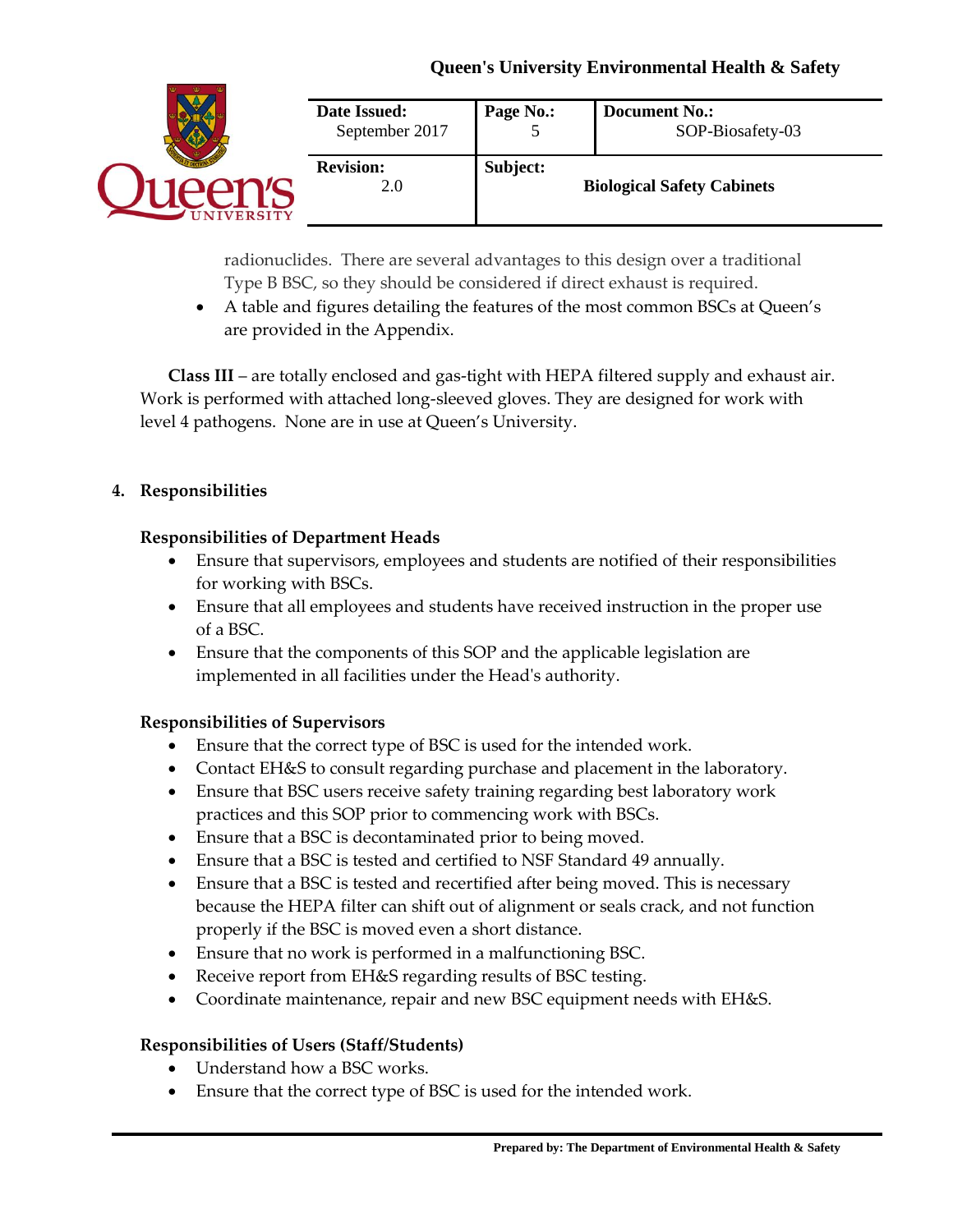|                  | Date Issued:            | Page No.:    | <b>Document No.:</b>              |
|------------------|-------------------------|--------------|-----------------------------------|
|                  | September 2017          | <sub>0</sub> | SOP-Biosafety-03                  |
| <b>NIVERSITY</b> | <b>Revision:</b><br>2.0 | Subject:     | <b>Biological Safety Cabinets</b> |

- Follow the procedures for BSC use described in this SOP.
- Notify the Laboratory Supervisor/Principal Investigator immediately in the event of BSC malfunction.
- Notify the Biosafety Officer if a BSC malfunction may have caused an exposure.

#### **5. User Guidelines**

#### **5.1.Purpose and Use of the BSC**

- Biological Safety Cabinets (BSCs) are the primary means of containment for working safely with biohazardous agents. BSCs are designed to reduce the risk of infection by isolating the activities in the BSC from the laboratory environment.
- BSCs provide personnel protection and environmental protection by using a combination of directional airflow and a High Efficiency Particulate Air (HEPA) filter. Bacteria, spores and viruses are removed from the HEPA-filtered air.
	- There are different types of BSCs, some of which provide only personnel and environmental protection, and others that also provide product protection. This SOP applies primarily to the latter, Class II BSCs. Note that type AI and A2 BSCs are usually installed so that the air is re-circulated back into the laboratory.
	- It is important to know what type of BSC you are using. **If work with biohazardous material also involves hazardous vapours or gases then you must use a BSC that is vented outside the building.** A fume hood does not provide the same protection as a vented BSC.
	- See the description in the definition section and also the appendix to this SOP for more information about the types of BSCs.

#### **5.2.Mechanical Operation of a Biological Safety Cabinet**

 **Operation Panel and Main Features:** The functions of a BSC are controlled through a panel located on the front of the cabinet above or beside the sash (window). Switches on the panel control the lighting, the blower/fan system, the electrical outlets, and the alarm system bypass.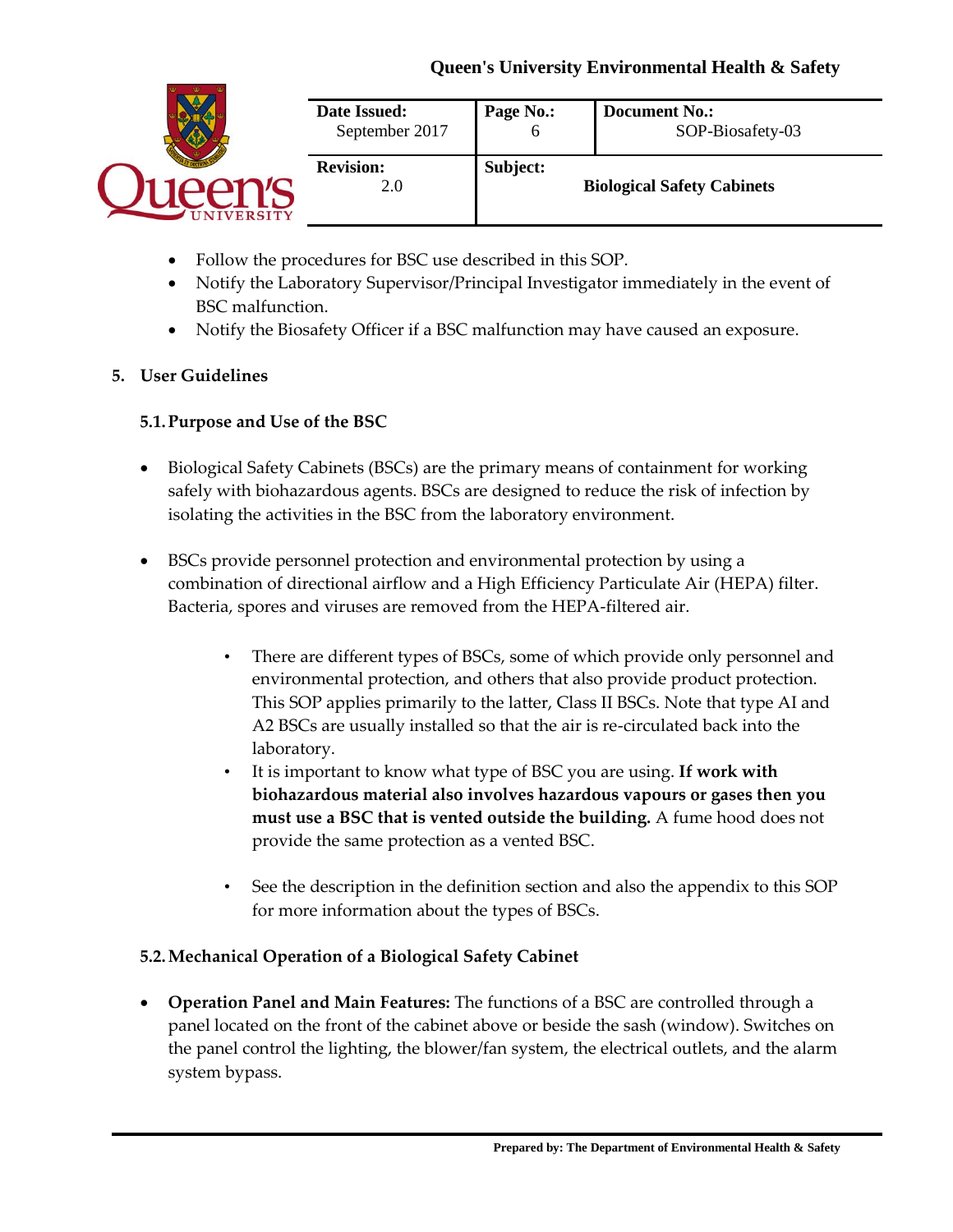|                 | Date Issued:<br>September 2017 | Page No.: | <b>Document No.:</b><br>SOP-Biosafety-03 |
|-----------------|--------------------------------|-----------|------------------------------------------|
| <b>IVERSITY</b> | <b>Revision:</b><br>2.0        | Subject:  | <b>Biological Safety Cabinets</b>        |

- **Magnehelic Gauge:** Routinely monitor the pressure on the magnehelic gauge so that you will know what it should be for your cabinet since the normal reading differs from one cabinet to another. The magnehelic gauge provides a "gross" or approximate indication of HEPA filter loading, i.e., the volume of particulate matter the filter has accumulated as the cabinet operates. It provides one indication of how rapidly the filter's capacity is being diminished. This is measured by reading either motor blower suction or pressure.
- **Blower:** The blower motor should be turned on at least 5 minutes prior to using the BSC. To maintain the proper airflow pattern, the sash (window) should only be opened to the height marked on the front panel (usually a maximum of 10 inches). Although the BSC may be turned off after decontamination as described under "Upon completion of work" (page 6), many users choose to leave the BSC running continuously to maintain a clean environment at all times. In addition, if a BSC is used many times during a day, it should be left running until all work is complete because frequent turning on and off of the BSC decreases the life expectancy of the motor.
- **Alarm:** There should be an alarm that will sound if the air circulation in the cabinet has been compromised (usually because the sash or window has been raised too far, but also for other reasons such as a blocked HEPA filter). A BSC must not be used when an alarm sounds or a warning light is on. An alarm must never be disengaged as it indicates improper airflow which affects the cabinet's performance and may endanger the researcher or the experiment.
	- On older BSCs that do not have alarms, it is particularly important to routinely check the magnehelic gauge to ensure that the air flow pressure remains constant.
- **Lighting:** There are two types of lighting inside the BSC: fluorescent and Ultraviolet (UV). The fluorescent light should normally be ON while work is being done within the cabinet. Although the direct exposure to UV light (approximately 260 nm wavelength) can reduce the number of pathogenic microorganisms on exposed surfaces and in air, the **routine use of UV lamps to decontaminate a BSC is not recommended for the following reasons:** 
	- UV light has poor penetrating power. UV irradiation is ineffective if a **microorganism** is protected by dust, dirt, or organic matter. A liquid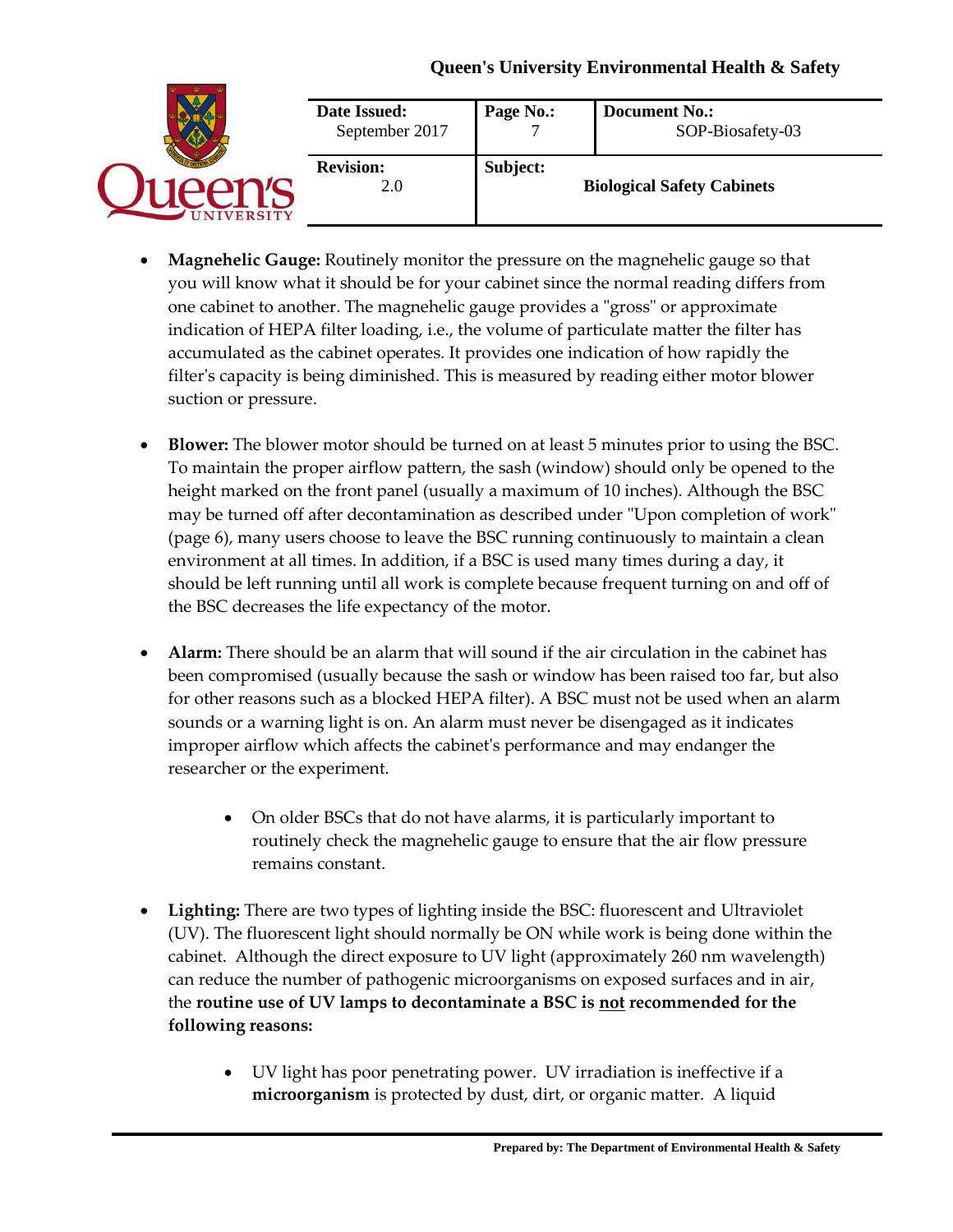

chemical disinfectant should be the primary method of cleaning and disinfecting the interior of a BSC.

- UV irradiation does not penetrate into cracks or through the grilles of a BSC.
- UV irradiation can cause deterioration of various materials, including certain plastics and tubing
- the accumulation of dust, dirt, grease or clumps of microorganisms reduce its germicidal effects;
- exposure to UV light is hazardous: it may result in severe eye damage and bums to the skin.

Nevertheless, UV lights may be **useful in certain situations, if properly maintained, such as when using spore-forming bacteria since bacterial spores are resistant to chemical disinfection.**

- UV irradiation of the work area should only be used as a secondary method of disinfection in the cabinet. Never rely on UV irradiation alone to disinfect a contaminated work area.
- The UV lamp should be routinely tested with a UV meter to verify that the proper intensity (i.e.,  $40 \mu W/cm^2$ ) is being delivered at the appropriate wavelength (i.e., 254 nm) in the centre of the work area.
- UV lamps **must** be turned off whenever the laboratory is occupied unless the sash can be lowered so that it is completely closed.
- **Outlets:** Electrical devices can be used inside the BSC by using the plugs provided.

#### **5.3.Procedures for Use of the Biological Safety Cabinet**

**Planning:** Thoroughly understand the procedures to be performed. Thoroughly understand the functions and limitations of the BSC that you are using. Identify/collect and place all of the necessary equipment in the BSC prior to beginning work.

- **Only one person should work in a BSC at one time (even in 6 foot long BSCs).** Two people will disrupt the airflow, creating turbulence that could result in biohazardous aerosols coming out of the cabinet, or cause cross-contamination of work in the cabinet. i.e. it can be hazardous for you and/or your science.
- **Large BSCs are appropriate for experiments that need lots of space, not for two people to work at one time.**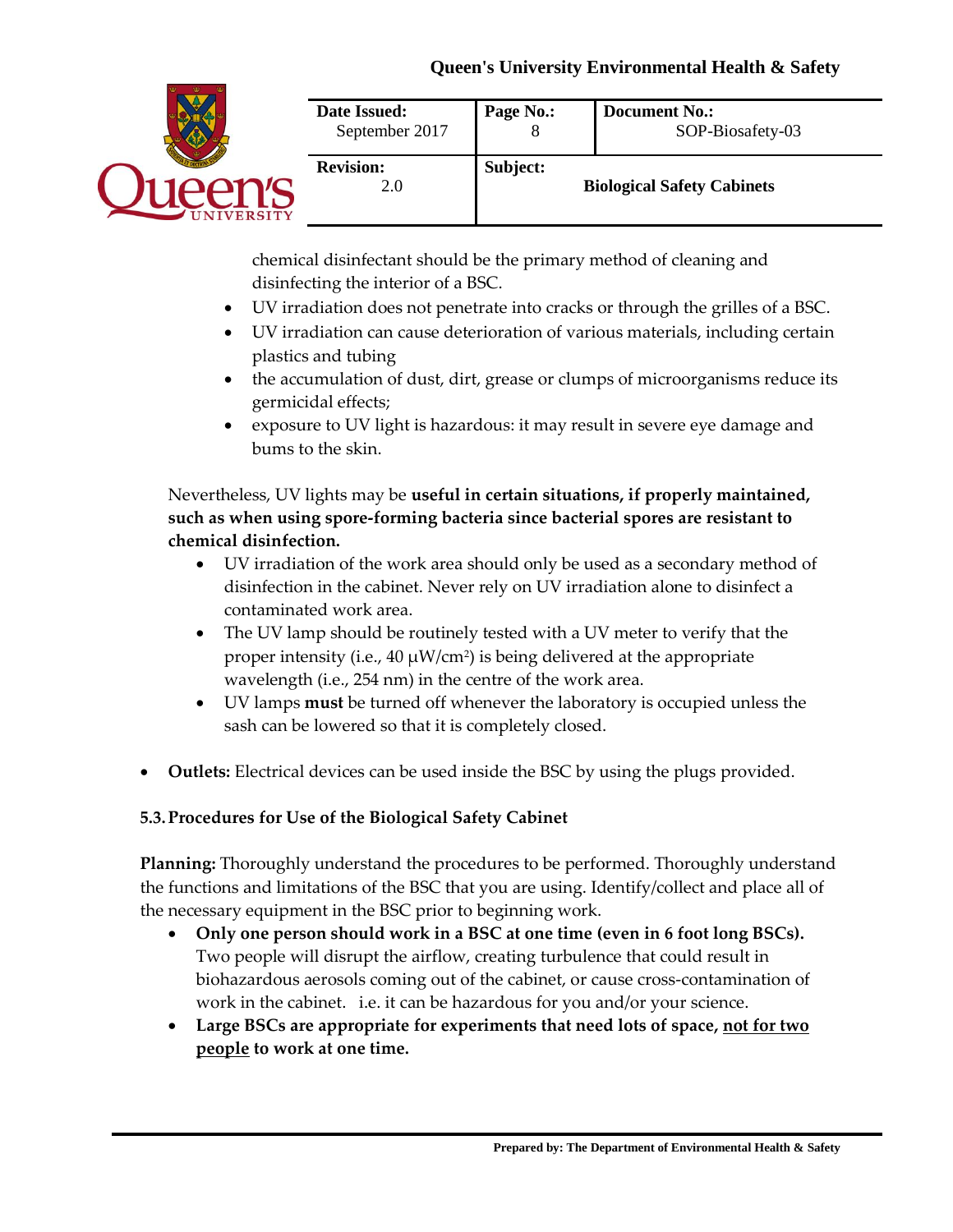|                   | Date Issued:<br>September 2017 | Page No.: | <b>Document No.:</b><br>SOP-Biosafety-03 |
|-------------------|--------------------------------|-----------|------------------------------------------|
| <b>INIVERSITY</b> | <b>Revision:</b><br>2.0        | Subject:  | <b>Biological Safety Cabinets</b>        |

#### **Start-up:**

- Turn **OFF** the UV lamp (if it is on) and turn **ON** the fluorescent light.
- Check that the sash is at the appropriate height. Adjust stool height so that the user's underarms are level with the bottom of the sash.
- Turn **ON** the blower (if it is off; many labs leave the blower running all the time) and allow it to run for at least 5 minutes before starting work in the cabinet.
- If present, test the airflow alarm and ensure it is switched to the "on" position.
- Routinely monitor the pressure on the pressure (magnehelic) gauge so that you will know what it should be for your cabinet since the normal reading differs from one cabinet to another. If the differential pressure drops by more than 0.2 then do not use the cabinet and call for service.

Disinfect the interior surfaces with a disinfectant appropriate for the biohazardous agents used in the laboratory (e.g. 70% Ethanol (EtOH), Virox, an H2O2 disinfectant). Note that bleach can corrode the stainless steel and make the BSC difficult to decontaminate so it should not be used for routine decontamination. If bleach or other corrosive disinfectant is required (e.g. for spill clean-up) then be sure to thoroughly rinse the surface.

- Assemble all materials required for manipulation and load into the BSC.
	- Care should be taken not to overcrowd or block the front or rear grilles to prevent the appropriate airflow patterns from being compromised.
	- **Disinfectant effective against the agents in use should be placed inside the BSC** so that you do not have to reach out with contaminated gloves to get it.
	- Place **aerosol generating equipment** (e.g., vortex mixer, sonicator) towards the back of the BSC, without blocking the rear grille.
	- When there is significant **potential for splatter or splashes** to occur during manipulations of infectious material or toxins, the work area should be lined with a plastic-backed absorbent pad.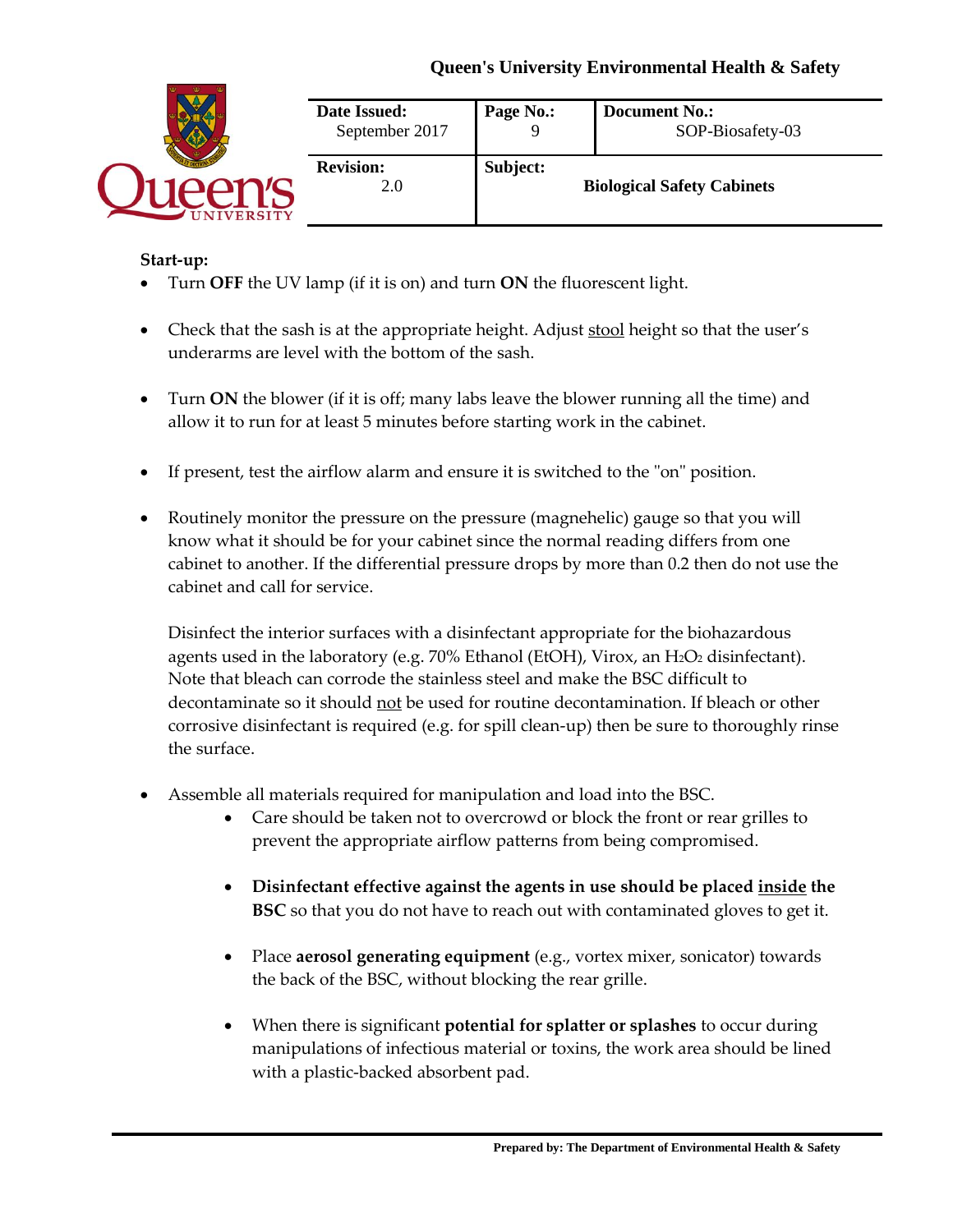|                 | Date Issued:            | Page No.: | <b>Document No.:</b>              |
|-----------------|-------------------------|-----------|-----------------------------------|
|                 | September 2017          | 10        | SOP-Biosafety-03                  |
| <b>IVERSITY</b> | <b>Revision:</b><br>2.0 | Subject:  | <b>Biological Safety Cabinets</b> |

 After loading material in the BSC, allow sufficient time for the air to purge and the airflow to stabilize before initiating work. This will be specified in the manufacturer's instructions, and is generally 3-5 minutes.

### **Working in the BSC**

- Wear protective gloves that cover the cuffs of lab coat sleeves to prevent contaminated air from entering the sleeve. Lab coats (or closed front gowns) with fitted cuffs rather than loose sleeves are recommended.
- Perform operations as far to the rear of the work area as reasonable. Ensure that elbows and arms do not rest on the grille or work surface.
- Movement of arms into and out of the cabinet can disrupt airflow, which can allow contaminants to enter or escape the BSC. Whenever possible, place all materials needed for a procedure inside the cabinet before starting. Move arms slowly and move straight out of the cabinet perpendicular to the front opening; do not sweep arms across the front of the cabinet. Do not walk quickly in front of a cabinet when someone else is working.
- Place supplies, equipment and papers well back from the front of the cabinet, positioned so that air intake or exhaust grills are not obstructed.
	- Never put anything on the grill at the front opening of the cabinet.
	- Do not block the air openings/grill at the back of the cabinet.
- Segregate non-contaminated ("clean") items from contaminated ("dirty") items. Work should always flow from "clean" to "dirty" areas
- Material should be discarded in a **waste** container **located towards the rear of the cabinet** workspace. **Do not discard materials in containers outside of the cabinet.**
- Before using vacuum aspiration, verify that there is fresh bleach in the collection flask (final concentration when the flask will be full of at least 0.5% hypochlorite in the collection flask (i.e. 8.3% to 10% final dilution of stock bleach, depending on the concentration of stock bleach - 5% to 6% hypochlorite).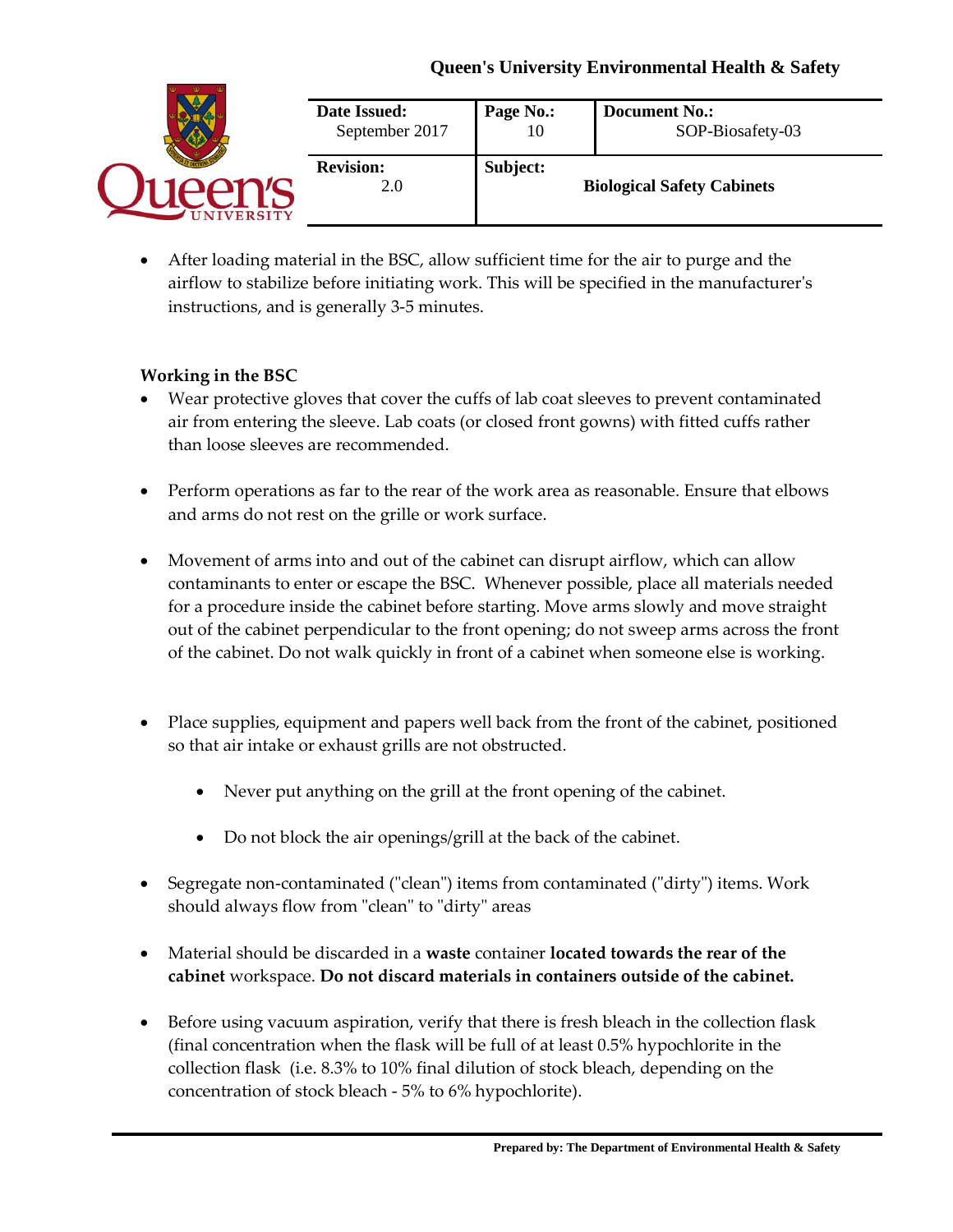|                  | Date Issued:<br>September 2017 | Page No.: | <b>Document No.:</b><br>SOP-Biosafety-03 |
|------------------|--------------------------------|-----------|------------------------------------------|
| <b>NIVERSITY</b> | <b>Revision:</b><br>2.0        | Subject:  | <b>Biological Safety Cabinets</b>        |

- **Clean up spills** as soon as they occur. Remove and disinfect the grill if contaminated and remember to clean under the grill.
	- If the spill was relatively large or contained concentrated infectious material then allow the cabinet to sit undisturbed for at least 5 minutes for aerosols to clear before beginning cleanup.
	- While you wait remove and disinfect or dispose contaminated personal protective equipment (PPE) and wash thoroughly.
	- Then don clean PPE and proceed with spill cleanup and decontamination of interior surfaces, including the window/sash.
	- Remember to allow appropriate contact time for the disinfectant.

# **Upon completion of work:**

- Upon completion of work, allow sufficient time for the air in the BSC to purge (i.e., pass through the filter) before disrupting the air curtain by removing hands or unloading material from the BSC. The purge time will vary by model and can be up to several minutes.
- Surface-disinfect objects before removal from the cabinet. Remember that aerosols generated during operations in the cabinet such as pipetting might have contaminated objects in the cabinet, so there does not have to have been a spill for this step to be necessary.
- Disinfect the interior surfaces of the BSC, including sides, back, lights, and interior of the glass, with a disinfectant effective against the pathogens in use, allowing an appropriate contact time (CBS Matrix 4.6). If a corrosive disinfectant is used, the surface should be thoroughly rinsed with water after disinfection to avoid corrosion of the stainless steel surfaces.
- Periodically remove the work surface and disinfect the area beneath it (including the catch pan) and wipe the surface of the UV light with disinfectant.
- If appropriate turn off the blower and fluorescent lamp, and turn on the UV light if appropriate (see section 5.2, Lighting).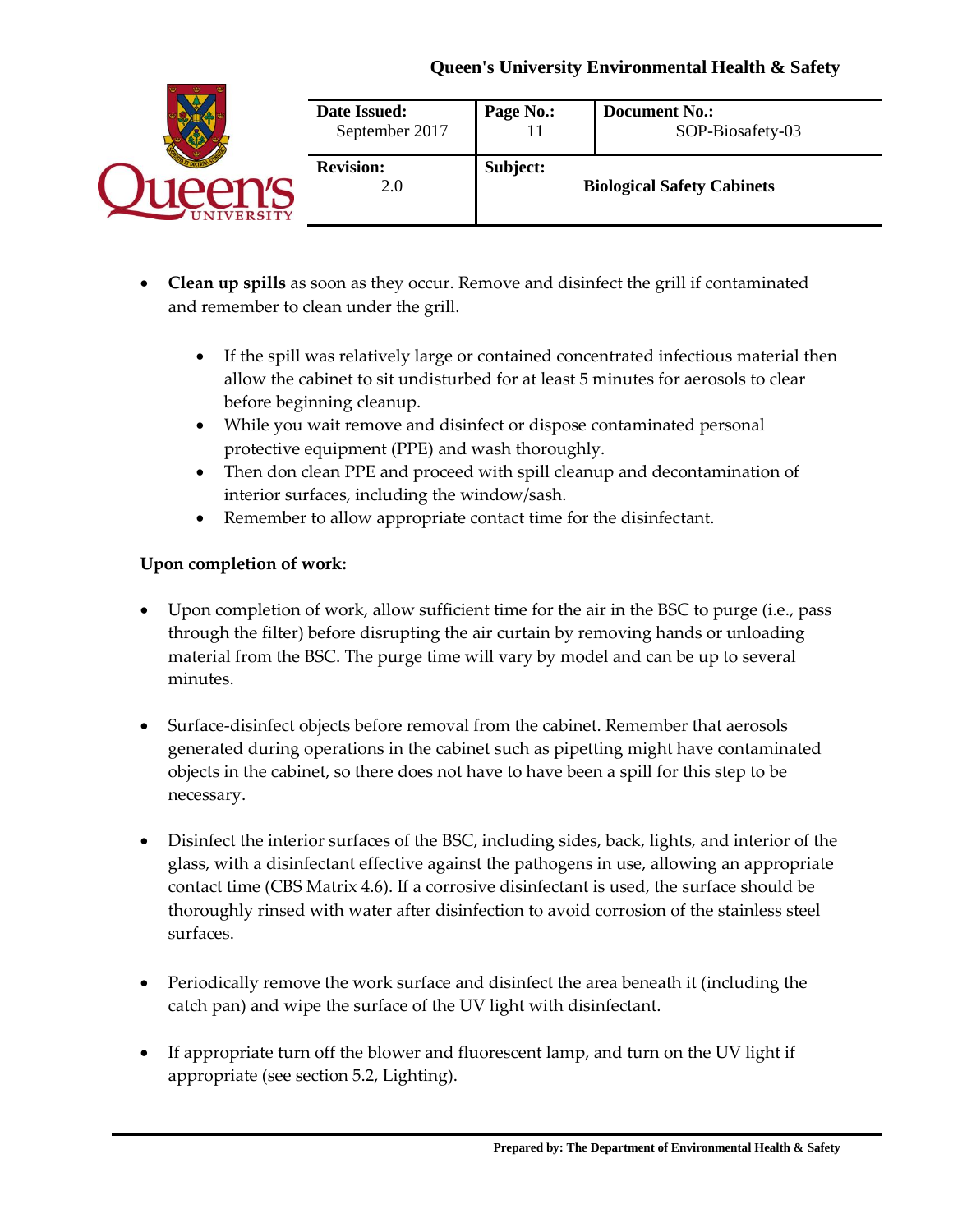|                  | Date Issued:<br>September 2017 | Page No.: | <b>Document No.:</b><br>SOP-Biosafety-03 |
|------------------|--------------------------------|-----------|------------------------------------------|
| <b>NIVERSITY</b> | <b>Revision:</b><br>2.0        | Subject:  | <b>Biological Safety Cabinets</b>        |

Disinfect or dispose of personal protective equipment appropriately and wash hands.

#### **5.4. Warnings:**

- Equipment creating air movement (e.g., vacuum pumps, centrifuges) may affect the integrity of the airflow and should not be used within the BSC.
- Windows that open should be kept closed when the BSC is in use.
- Work in a BSC should only be conducted by one person at a time (even in a large BSC).
- **An open flame should not be used in a BSC.** Natural gas and propane should not be used in a BSC; sustained open flames (e.g., Bunsen burner) in BSCs are prohibited. Ondemand open flames (e.g., touch-plate microburners) are to be avoided as they create turbulence in the BSC, disrupt airflow patterns, and can damage the HEPA filter (CBS Matrix 4.6). **Non-flame alternatives (e.g., microincinerator, or sterile disposable inoculation loops) should be used whenever possible.**
- The HEPA filters in the BSCs remove particulates from air, but they are **not effective at collecting chemical gases or vapours.** If you need to use such material in a BSC, contact the Biosafety Officer for advice.
- **Routine use of UV lamps to decontaminate a BSC is not recommended** (see section 5.2, Lighting).
- **DO NOT use the BSC if the ALARM sounds or if there are other indications of cabinet malfunction such as no airflow, reduced pressure on magnehelic gauge (drop > 0.2), or unusual noises.**

#### **If alarm or other indication of failure happens while using the cabinet:**

- o Seal, surface decontaminate and remove any biohazardous material.
- o Decontaminate the interior of the BSC.
- o Switch off the alarm or the power if the motor is making noise.
- o Place a sign on the cabinet to indicate that it is broken and must not be used.
- o Contact Environmental Health and Safety for advice and servicing (ext. 32999).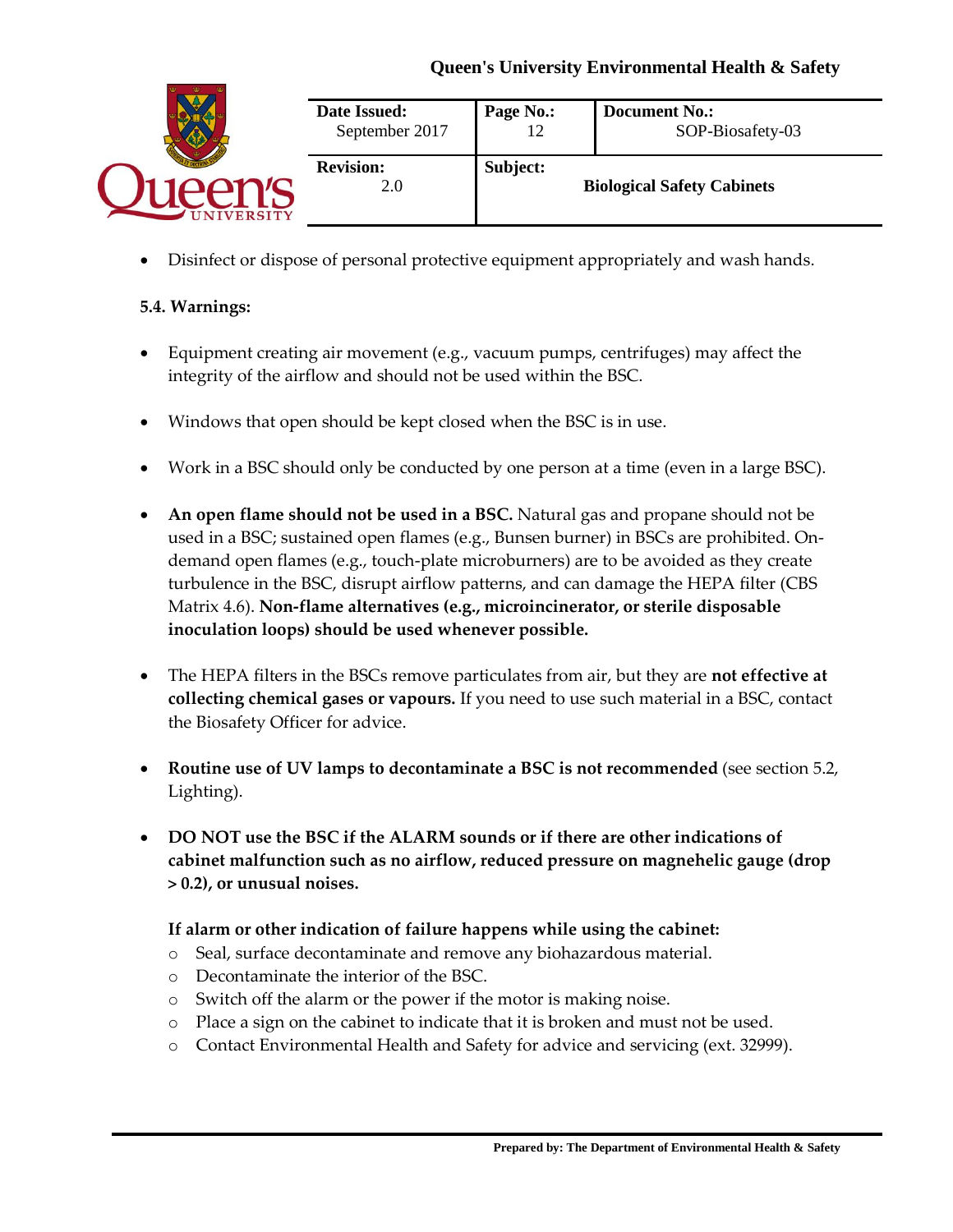|                    | Date Issued:<br>September 2017 | Page No.: | <b>Document No.:</b><br>SOP-Biosafety-03 |
|--------------------|--------------------------------|-----------|------------------------------------------|
| <b>IINIVERSITY</b> | <b>Revision:</b><br>2.0        | Subject:  | <b>Biological Safety Cabinets</b>        |

- o **If personnel may have been exposed to infectious material due to cabinet failure, then the supervisor must be promptly notified and an incident report completed and the appropriate first aid and medical follow-up action taken.**
- To help protect the fragile air curtain at the front of the cabinet, BSCs must be located as far as possible away from areas where airflow patterns may be disrupted e.g., room air supply and exhaust grilles, doors, open windows, high traffic areas, and large pieces of equipment that generate heat (CBS Matrix 3.7.6).
	- o Consult EH&S if your BSC appears to be located in an area where the air curtain may be disrupted. EH&S can do a smoke test on the air curtain, and propose remedial actions.

#### **6. Maintenance/Certification of Biological Safety Cabinets**

When used for biosafety level 2 containment, biological safety cabinet performance must be tested and certified (as specified in CBS Matrix 5.1):

- upon initial installation in the laboratory
- annually thereafter
- when moved from one area to another within the same room, or from one room to another
- whenever maintenance is carried out on internal parts, and whenever filters are changed

In biosafety level 1 laboratories biological safety cabinets are often used primarily for product protection rather than personnel protection. Therefore for biosafety level 1 containment laboratories the testing and certification of biological safety cabinets noted above is recommended but not required.

*To arrange BSC maintenance or testing and certification fill out the [form on the EH&S](http://www.safety.queensu.ca/biocom/biohood.htm)  [website under the Biosafety tab.](http://www.safety.queensu.ca/biocom/biohood.htm)*

- **7. Information and Enquires:** for technical questions or maintenance issues contact the BSC technician (ext. 74976); for other questions contact the University Biosafety Officer (ext. 77077).
- **8. Approval and Revision History:** approved by the University Biohazards Committee
	- 1.0 September 2009: Initial Release
	- 2.0 September 2017: Update to include information from CBS  $2<sup>nd</sup>$  Edition 2015 and CBH  $1<sup>st</sup>$ Edition, 2016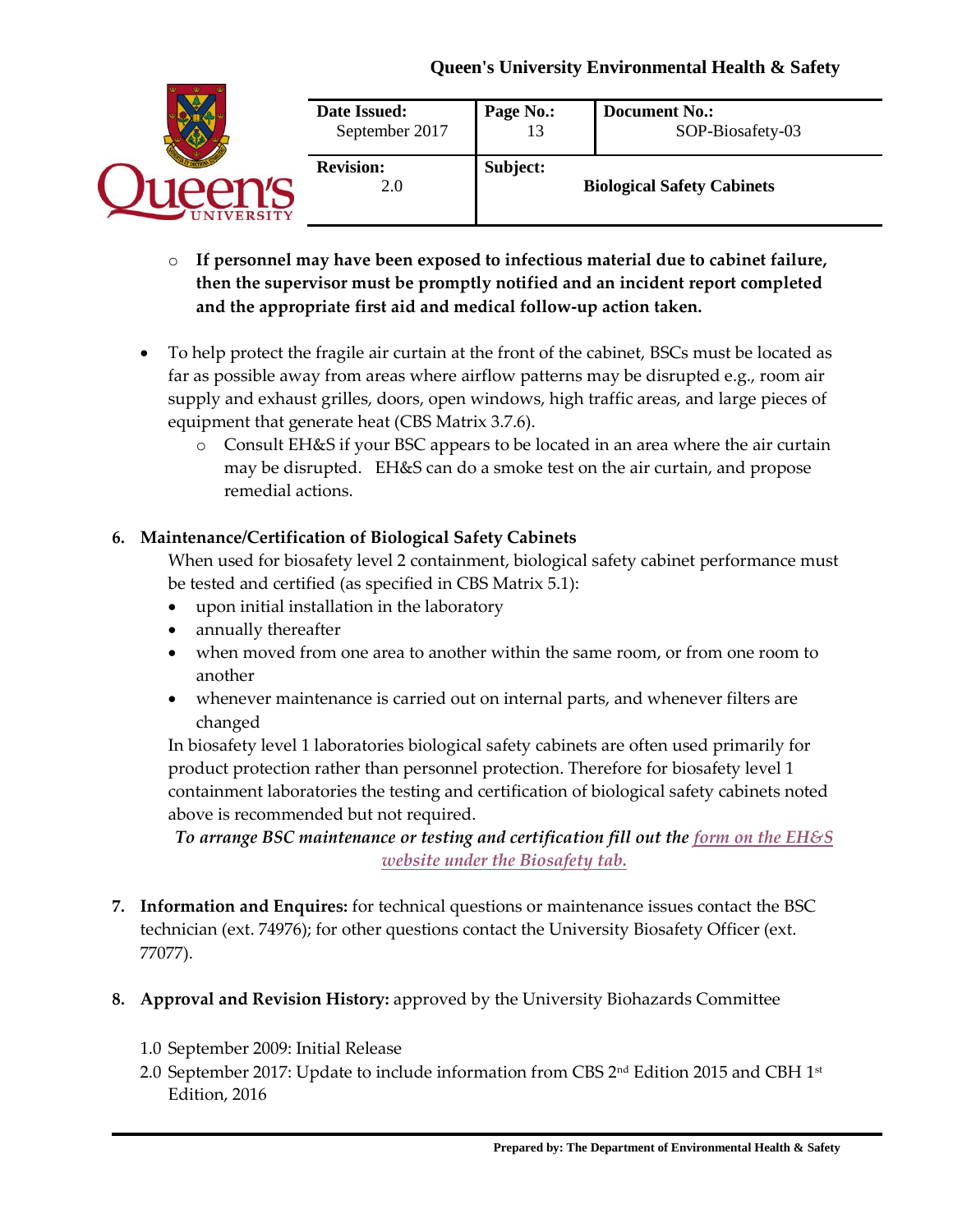## **Appendix I - Queen's University SOP-Biosafety-03 Biological Safety Cabinets**

**Table and Figures showing different types of BSC, copied from the Canadian Biosafety Handbook, 1st Edition, 2016, Chapter 11**

|                                                                | Type A1                                                                                                                                                   | Type A2                                                                                                     | Type B1                                                                                                          | Type B2                                                                                    |
|----------------------------------------------------------------|-----------------------------------------------------------------------------------------------------------------------------------------------------------|-------------------------------------------------------------------------------------------------------------|------------------------------------------------------------------------------------------------------------------|--------------------------------------------------------------------------------------------|
| Minimum<br>average inflow<br>velocity through<br>front opening | $0.38$ m/s [75 fpm]                                                                                                                                       | $0.51 \text{ m/s}$ [100 fpm]                                                                                | 0.51 m/s [100 fpm]                                                                                               | 0.51 m/s [100 fpm]                                                                         |
| Air patterns                                                   | 30% of the air is<br>exhausted out of<br>the BSC and 70%<br>of the air is<br>recirculated<br>within the BSC                                               | 30% of the air is<br>exhausted out of<br>the BSC and 70%<br>of the air is<br>recirculated<br>within the BSC | $>50\%$ of the air is<br>exhausted out of<br>the BSC and <50%<br>of the air is<br>recirculated<br>within the BSC | 100% of the air is<br>exhausted out of<br>the BSC                                          |
| HEPA-filtered<br>downflow air                                  | Composed of<br>mixed downflow<br>and inflow from<br>common plenum                                                                                         | Composed of<br>mixed downflow<br>and inflow from<br>common plenum                                           | Inflow air                                                                                                       | Drawn from the<br>containment zone<br>or from the<br>outside<br>atmosphere                 |
| HEPA-filtered<br>exhaust air                                   | Recirculated to<br>the containment<br>zone or directly to<br>the outside<br>atmosphere                                                                    | Recirculated to<br>the containment<br>zone or directly to<br>the outside<br>atmosphere                      | Exhausted<br>through dedicated<br>exhaust plenum to<br>the outside<br>atmosphere                                 | Exhausted<br>through dedicated<br>exhaust plenum to<br>the outside<br>atmosphere           |
| Type of exhaust                                                | Can be thimble<br>connected                                                                                                                               | Can be thimble<br>connected                                                                                 | Hard-ducted                                                                                                      | Hard-ducted                                                                                |
| Contaminated<br>ducts and<br>plenums                           | Negatively<br>pressured or<br>surrounded by<br>negatively<br>pressured ducts<br>or plenums;<br>plenum may be<br>positively<br>pressured in some<br>models | Negatively<br>pressured or<br>surrounded by<br>negatively<br>pressured ducts<br>or plenums                  | Negatively<br>pressured or<br>surrounded by<br>negatively<br>pressured ducts<br>or plenums                       | Negatively<br>pressured or<br>surrounded by<br>negatively<br>pressured ducts or<br>plenums |
| Work with<br>volatile toxic                                    | No                                                                                                                                                        | Minute amounts if<br>exhausted                                                                              | Low levels of<br>volatile toxic                                                                                  | Yes                                                                                        |
| chemicals and<br>radionuclides                                 |                                                                                                                                                           | through thimble<br>connection                                                                               | chemicals and<br>trace amounts of<br>radionuclides                                                               |                                                                                            |

### **Table 11-1: Summary Table of Key Characteristics of Class II Biological Safety Cabinets (BSCs)**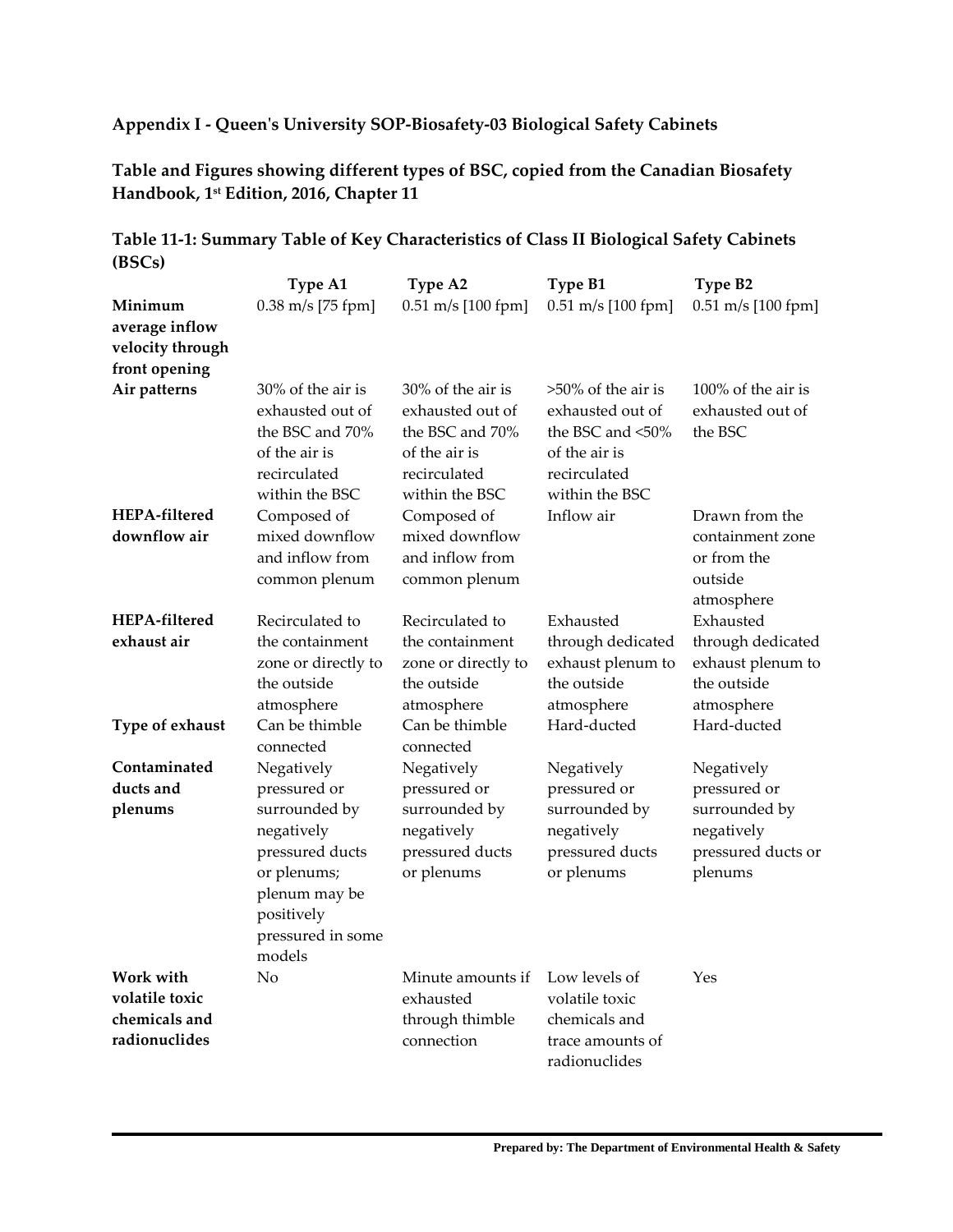# **Figure 11-2: Illustration of a Class II Type A1 Biological Safety Cabinet (BSC) (with a Positively Pressured Contaminated Plenum)**

Cabinet exhaust may be recirculated into the room or vented to the outside atmosphere through an air gap type (thimble) connection, as shown. Purple shading indicates positively pressured contaminated plenum.

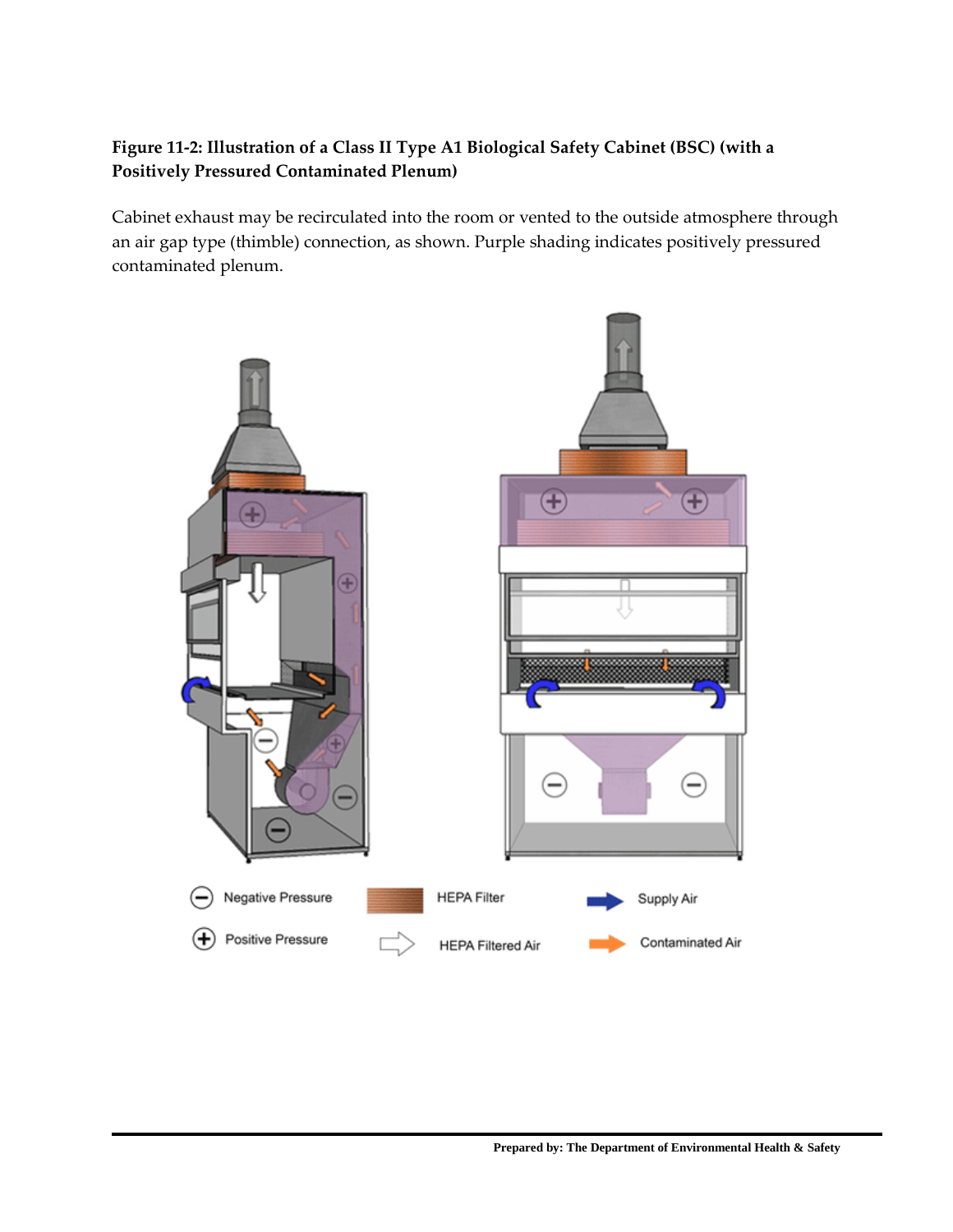# **Figure 11-3: Illustration of a Class II Type A2 Biological Safety Cabinet (BSC)**

Cabinet exhaust may be recirculated into the room or vented to the outside atmosphere through an air gap type (thimble) connection, as shown. Cabinet shown has a negatively pressured plenum.